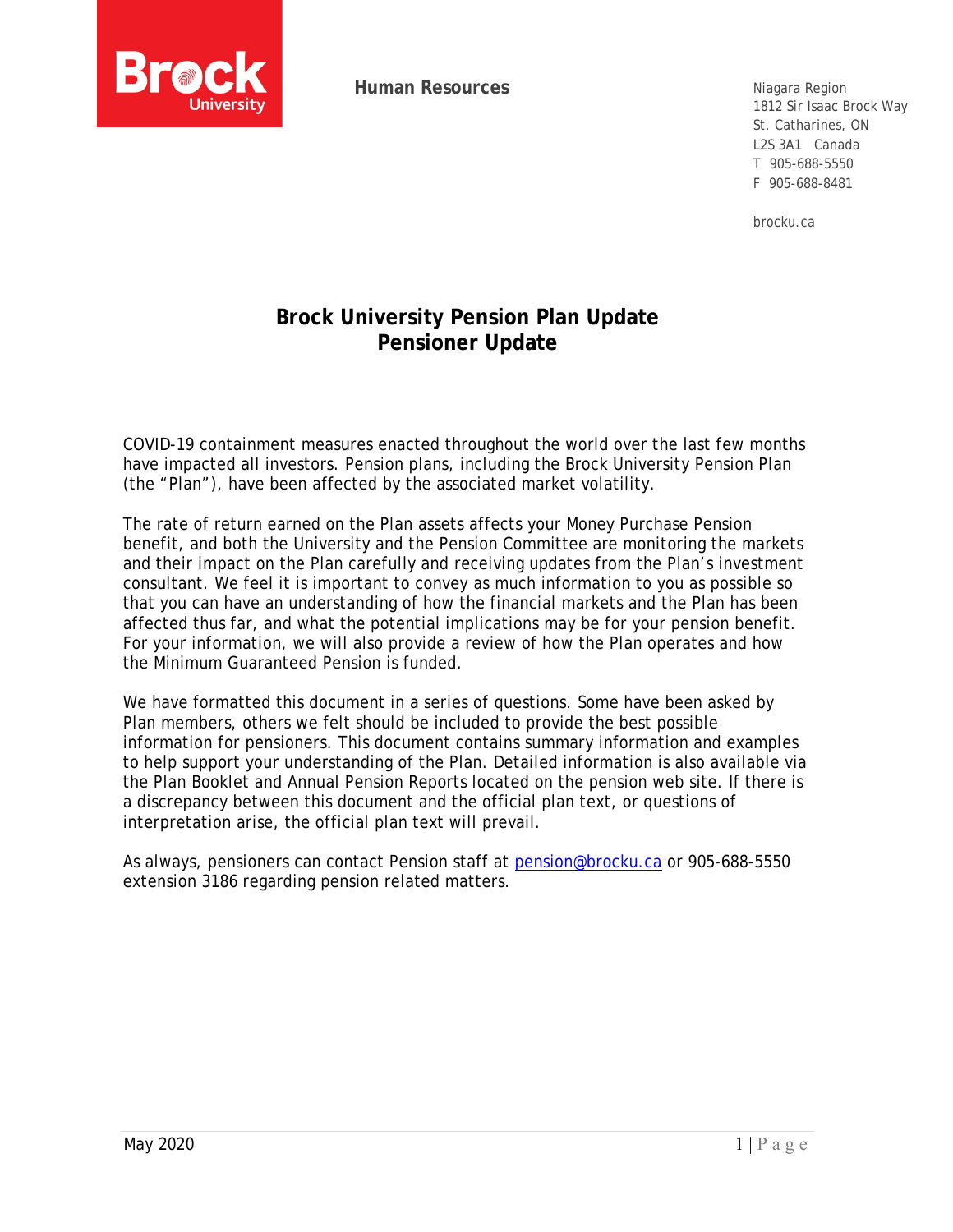**1. How have the markets been affected thus far in the 2019/2020 Plan year?**  Rates of return (from the standpoint of a Canadian investor) in related equity and fixed income market indices are summarized in the following two tables. (Rates of return for the Plan are outlined in question number 2 below)

| <b>I CHECHING COVID-17</b> IMPACT IN THIST QUALITY OF ZUZUT |                                               |                |  |  |
|-------------------------------------------------------------|-----------------------------------------------|----------------|--|--|
| <b>Component Asset Class</b>                                | <b>Benchmark</b>                              | % Return       |  |  |
| Canadian Equities                                           | S&P/TSX Capped Composite<br><b>Index</b>      | (21.5)         |  |  |
| Global Equities                                             | MSCI World Index (Net Dividend<br>Reinvested) | (13.9)         |  |  |
| Fixed Income                                                | <b>FTSE Canada Universe Bond</b><br>Index     | 0 <sub>1</sub> |  |  |

#### **Market Returns January 1, 2020 to March 31, 2020 (reflecting COVID-19 impact in first quarter of 2020)**

#### **Market Returns July 1, 2019 to March 31, 2020 (reflecting the first 9 months of the Plan year)**

| <b>Component Asset Class</b> | <b>Benchmark</b>                              | % Return |
|------------------------------|-----------------------------------------------|----------|
| <b>Canadian Equities</b>     | S&P/TSX Capped Composite<br>Index             | (16.36)  |
| <b>Global Equities</b>       | MSCI World Index (Net Dividend<br>Reinvested) | (6.15)   |
| Fixed Income                 | <b>FTSE Canada Universe Bond</b><br>Index     | 19       |

#### **2. What are the net investment results thus far for the Brock University Pension Plan in the current Plan year?**

The Plan's net monthly rates of return are available on the University's pension web site brocku.ca/human-resources/pension/ throughout the Plan year. The known rates to date are in the table below.

**Plan Returns July 1, 2019 to March 31, 2020 (reflecting the first 9 months of the Plan year)** 

| Month                            | % Return |
|----------------------------------|----------|
| <b>July 2019</b>                 | 0.3243   |
| August 2019                      | 0.6319   |
| September 20019                  | 0.4883   |
| October 2019                     | 0.3717   |
| November 2019                    | 2.1820   |
| December 2019                    | 0.1722   |
| January 2020                     | 1.2893   |
| February 2020                    | (2.0437) |
| March 2020                       | (4.4264) |
| <b>Cumulative Rate of Return</b> | (1.1620) |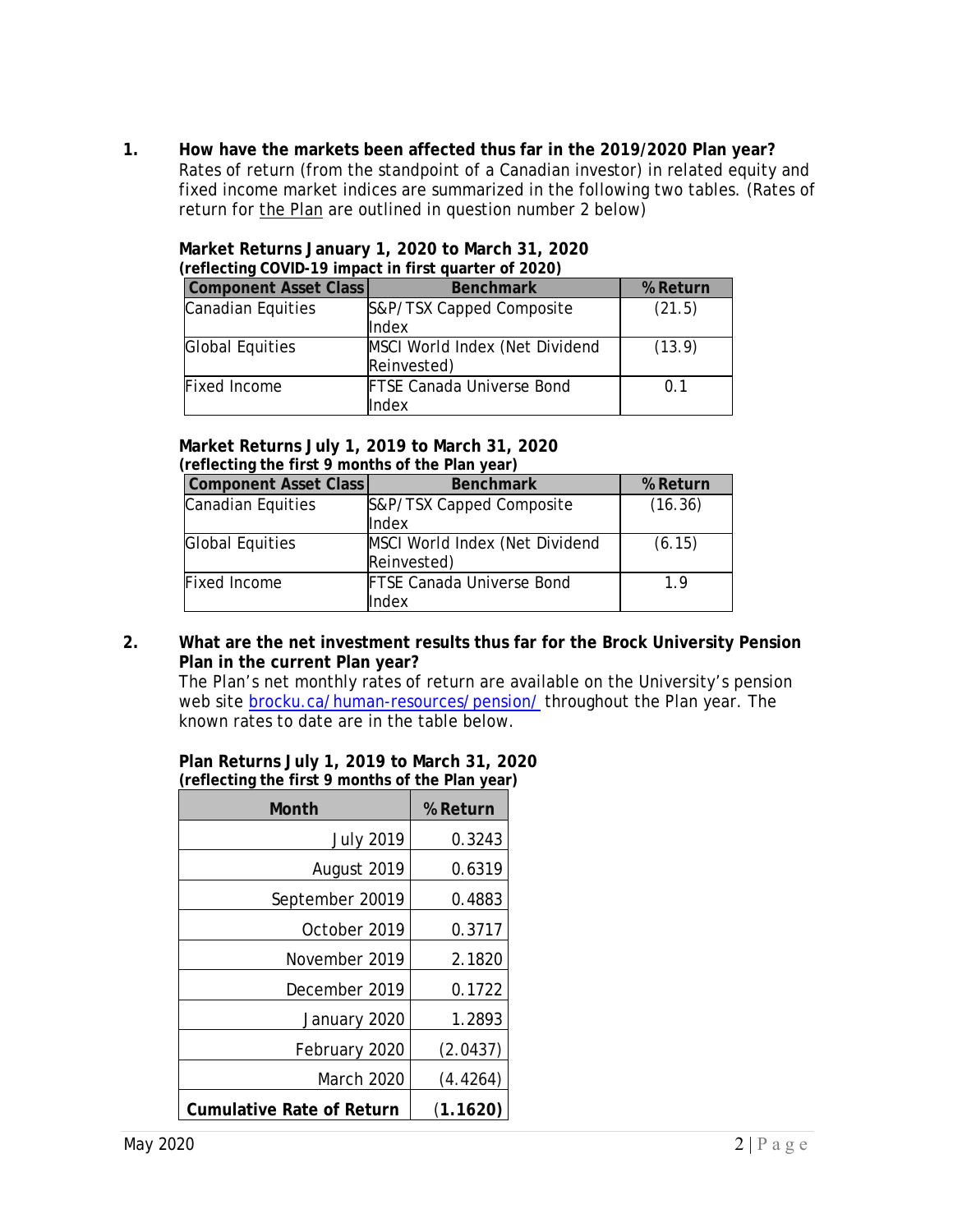**3. When will I have an idea of what the July 1, 2020 pension adjustment will be?**  All monthly rates of return for the Plan year must be known before adjustment calculations can begin. The June rate of return is normally finalized during the third week of July, once the Plan's custodian has prepared financial statements for each fund manager. Following that, there is additional time required for the actuary to complete the adjustment calculations, update and review values in applicable data systems and prepare communications.

Monthly rates of return will continue to be posted on the University's web site so that members can be aware of the Plan's performance over the last three months of the Plan year.

**4. Given that the pension adjustment is not known until after July 1st, when will my monthly pension deposit be impacted?**  Although the adjustment is effective July 1<sup>st</sup>, the actual change to a pensioner's payment occurs with the October  $1<sup>st</sup>$  payment, and has a retroactive component for the 3 month period July to September. If the adjustment is positive, any retroactive payment owing to the pensioner is paid with the October 1<sup>st</sup> payment. If the adjustment is negative, any retroactive amount owed back by the pensioner, related to the overpayment, is deducted from payments over the next 9 months (October to June). Given this, it is important to plan for potential changes in pension amounts. As outlined in item 2 in this document, the net rate of return for the Plan as at March 31, 2020 is (1.1620). Unless there are positive net rates of return over the last three months of the Plan year that produce an overall rate of return greater than 6%, Money Purchase Pension amounts will decrease (before consideration of mortality experience)**.** At the time this document was prepared, applicable equity and bond indices for the month of April were positive, however the Plan's rate of return for April is unknown.

## **5. How are pension amounts adjusted?**

The Plan is a hybrid pension plan, composed of both a Defined Contribution component (Money Purchase Pension "MPP") and a Defined Benefit component (Minimum Guaranteed Pension "MGP"). At pension commencement, the MPP and MGP are calculated, and the pensioner receives the greater of the two pension amounts. For clarity, the MGP serves as a "floor"; the pensioner will never receive an amount less than their MGP amount. If a pensioner has a MGP that is greater than their MPP, they receive a MGP supplement to make up the difference between the MGP and MPP amount to ensure that the pension amount they receive is not less than their MGP amount. For example, if a pensioner's monthly MPP amount is \$2,000 and their monthly MGP amount is \$2,200, the pensioner receives their MPP amount of \$2,000 plus a MGP supplement of \$200 to bring their payment to \$2,200.

Both pension amounts (MPP and MGP) are adjusted effective July  $1<sup>st</sup>$  of every year and pensioners will receive the greater of their two amounts for the next 12 months. Pensioners receive a letter every year in September that provides the new MPP and MGP amounts for that pension year. A review of how the two pension amounts are calculated at pension commencement date and adjusted every July  $1<sup>st</sup>$  is below. It is important to note that every pensioner's employment and pension related data used in the calculations is different and the examples are for illustrative purposes only.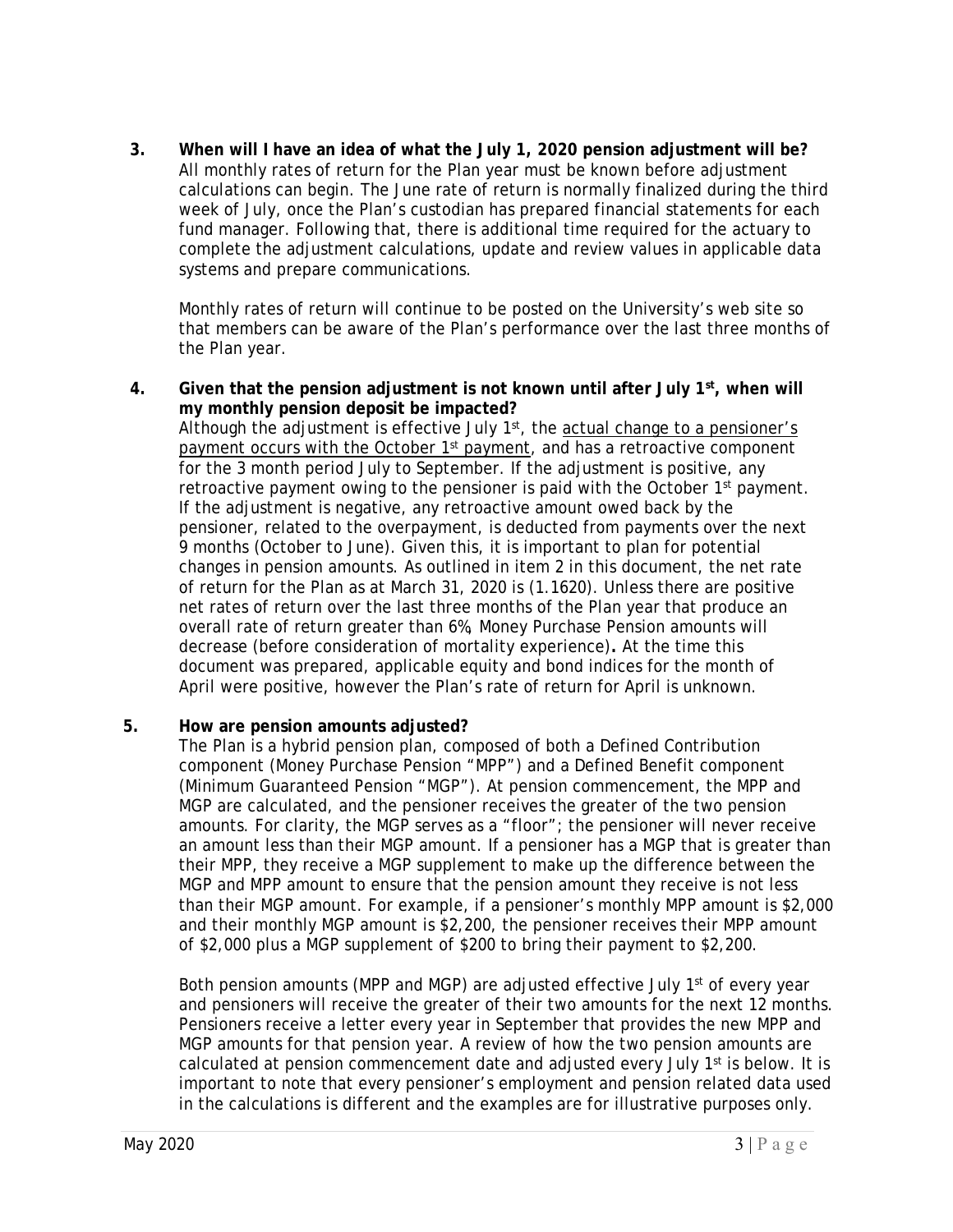## **Money Purchase Pension**

#### **Calculation at pension commencement**

At pension commencement the starting MPP is calculated as the amount of pension that a member's Money Purchase Account (MPA) can purchase.

It is calculated as follows:

Total Money Purchase Account Balance at Pension Commencement divided by Annuity cost of \$1 annual lifetime pension

Example:

| Member's age at pension commencement date:   | -65       |
|----------------------------------------------|-----------|
| MPA Balance at pension commencement date:    | \$450,000 |
| Annuity cost of \$1 annual lifetime pension: | 12.1502   |

Annual MPP: \$450,000/12.1502 = \$37,036.43

The above pension is payable for the life of the member, with a guarantee that the pension payments will continue to be made for at least 5 years. If a member elects a different form of pension, the pension amount is actuarially adjusted according to the pension form elected by the member (i.e. the amount of a Joint & Survivor Pension is less than that of a Life Pension, guaranteed 5 years). This pension, together with other pensioner's MPP payments is paid from the Plan's variable annuity fund, which must be self-sustaining in total.

#### **Annual adjustment**

The MPP is adjusted annually, starting with the July 1<sup>st</sup> pension payment following pension commencement. The adjustment is based on the difference between the actual investment and mortality experience of the pension fund during the preceding Plan Year vs the rate of return and mortality assumed in determining the monthly pension. Periodically, there may also be an adjustment related to a change in mortality table. The current fund rate of return assumption is 6%. As such, before taking into account any mortality related adjustments, the pension fund must earn 6% to maintain a constant pension. Accordingly, the MPP amount will increase or decrease in any given year. Below is a chart showing Money Purchase Pension adjustments for the last 12 Plan years: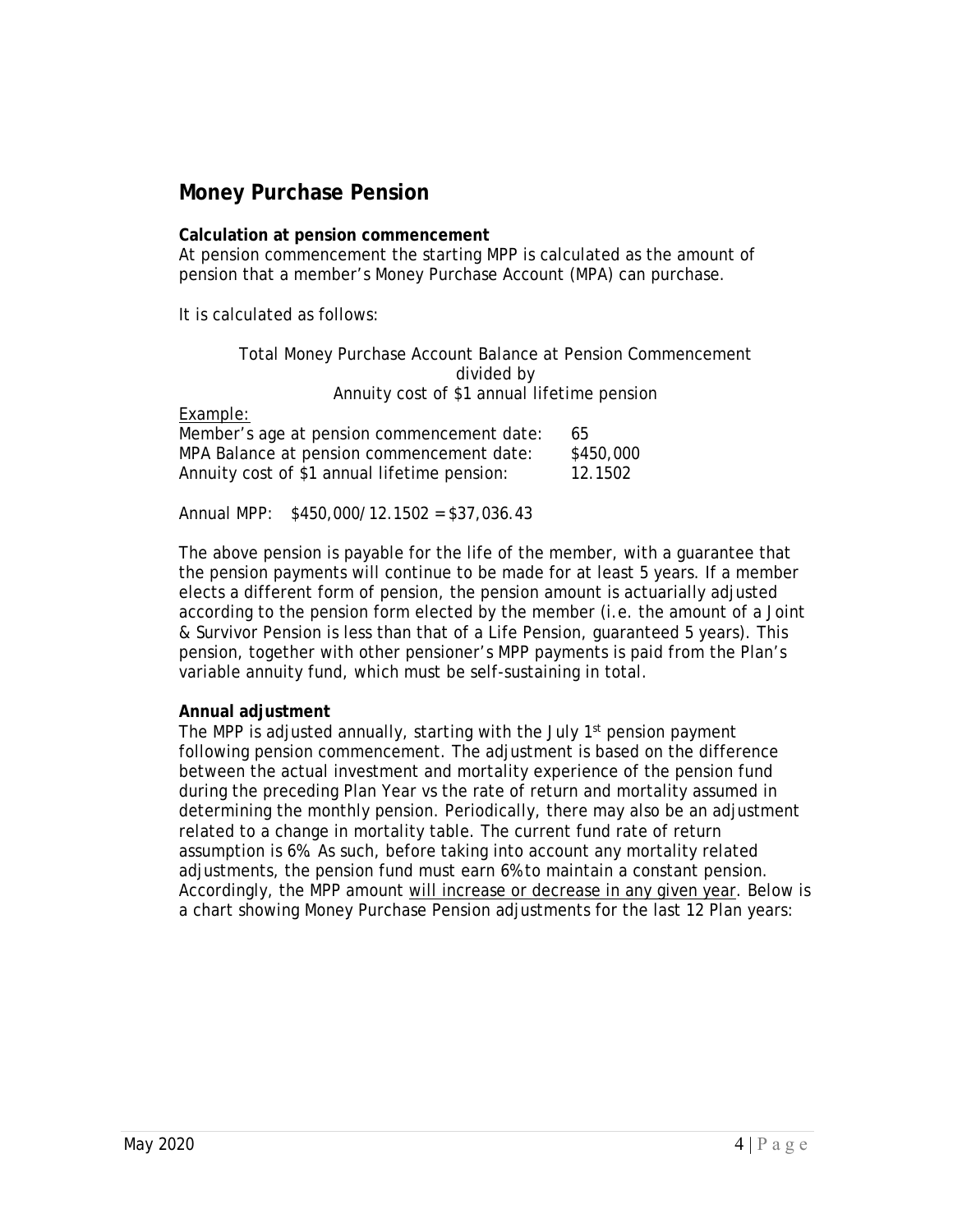| <b>Pension Plan</b><br>year ending | Net fund<br>rate of<br>return $(\%)$ | Adjustment<br>for rate of<br>return $(\%)$ | Adjustment<br>for mortality<br>$(\%)$ | Adjustment<br>for change<br>in mortality<br>table (%) | <b>MPP</b><br>adjustment<br>$(\%)$ |
|------------------------------------|--------------------------------------|--------------------------------------------|---------------------------------------|-------------------------------------------------------|------------------------------------|
| June 30, 2019                      | 8.3413                               | 2.3413                                     | 0.2851                                |                                                       | 2.6264                             |
| June 30, 2018                      | 8.3453                               | 2.3453                                     | (0.5230)                              |                                                       | 1.8223                             |
| June 30, 2017                      | 9.6688                               | 3.6688                                     | (0.0233)                              | (3.4858)                                              | 0.1597                             |
| June 30, 2016                      | 3.1421                               | (2.8579)                                   | 0.5425                                | (1.5491)                                              | (3.8645)                           |
| June 30, 2015                      | 9.5487                               | 3.5487                                     | (0.5040)                              |                                                       | 3.0447                             |
| June 30, 2014                      | 15.8129                              | 9.8129                                     | (1.0564)                              |                                                       | 8.7565                             |
| June 30, 2013                      | 10.2725                              | 4.2725                                     | 0.3659                                |                                                       | 4.6384                             |
| June 30, 2012                      | 1.9658                               | (4.0342)                                   | 0.4241                                |                                                       | (3.6101)                           |
| June 30, 2011                      | 12.5885                              | 6.5885                                     | 0.5217                                | (3.845)                                               | 3.2652                             |
| June 30, 2010                      | 7.5145                               | 1.5145                                     | 0.2821                                | (2.8434)                                              | (1.0468)                           |
| June 30, 2009                      | (15.2114)                            | (21.2114)                                  | (0.5737)                              |                                                       | (21.7851)                          |
| June 30, 2008                      | (1.7586)                             | (7.7586)                                   | 0.3471                                |                                                       | (7.4115)                           |

# **Minimum Guaranteed Pension**

## **Calculation at pension commencement**

At pension commencement the starting MGP is calculated as 1.7% of a member's 5 years of best average earnings multiplied by years of pensionable service, reduced by 1/35th of the CPP benefit for each year of pensionable service (service capped at 35 years), subject to Income Tax Act maximum pension limits in the year of pension commencement.

| Example:                                           |               |
|----------------------------------------------------|---------------|
| Age at retirement:                                 | 65            |
| Date of retirement:                                | June 30, 2019 |
| Best Average Earnings:                             | \$61,000      |
| Pensionable Service:                               | 29 years      |
| Final Average Yearly Maximum Pensionable Earnings: | \$55,420      |

Annual MGP =  $(1.7\% \times $61,000 \times 29) - 1/35 \times (25\% \times $55,420 \times 29) = $18,593$ 

The above pension is payable for the life of the member, with a guarantee that the pension payments will continue to be made for at least 5 years. If a member elects a different form of pension, the pension amount is actuarially adjusted according to the pension form elected by the member. (i.e. the amount of a Joint & Survivor Pension is less than that of a Life Pension, guaranteed 5 years).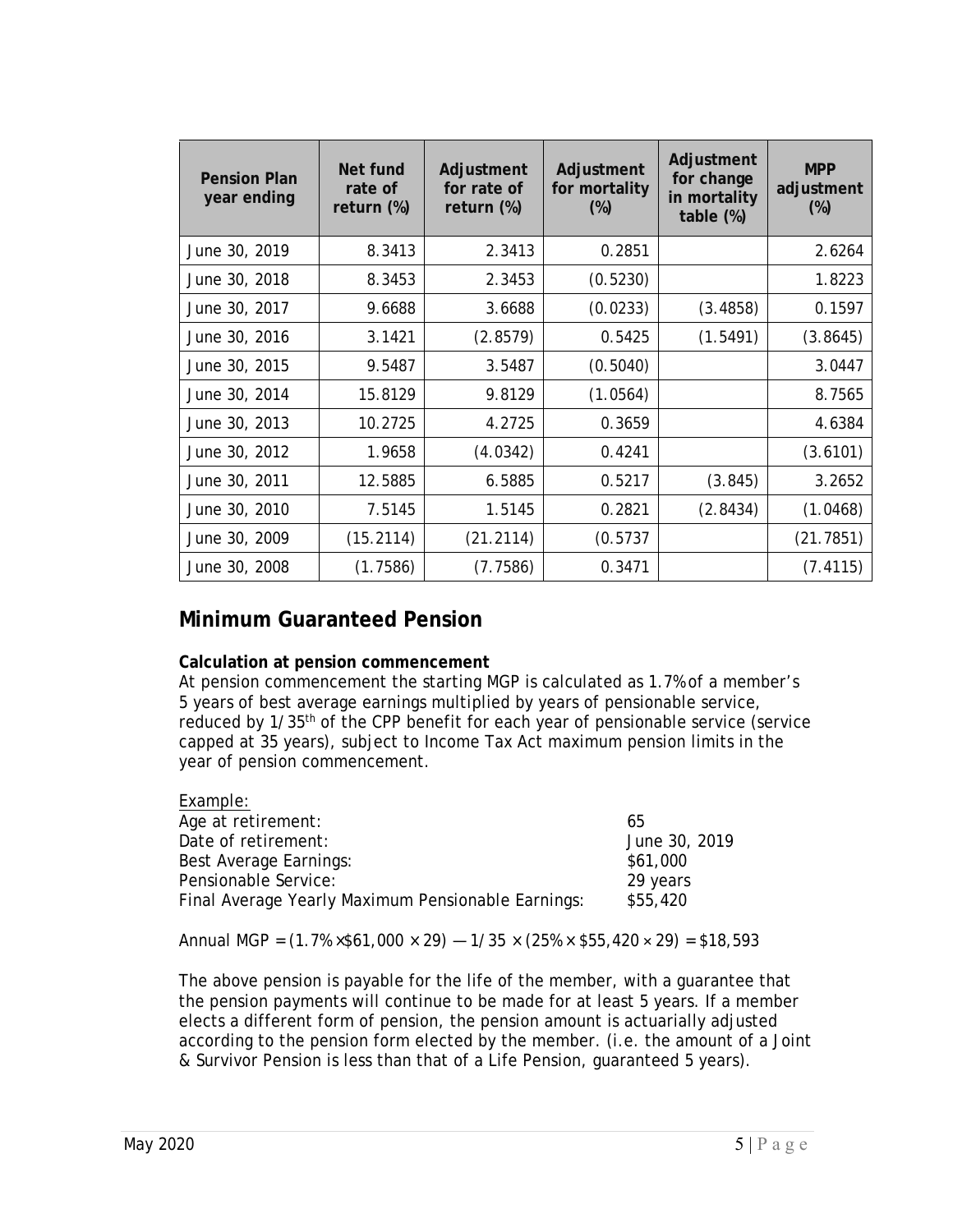## **Annual adjustment**

The MGP is adjusted annually, starting with the July 1<sup>st</sup> pension payment following pension commencement, by the Consumer Price Index to a maximum of 2.0%, cumulative from pension commencement date.

| <b>Pension Plan</b><br>year ending | CPI (%) | <b>Pension Plan</b><br>year ending | CPI (%) |
|------------------------------------|---------|------------------------------------|---------|
| June 30, 2019                      | 1.42    | June 30, 2013                      | 0.94    |
| June 30, 2018                      | 1.88    | June 30, 2012                      | 2.40    |
| June 30, 2017                      | 1.46    | June 30, 2011                      | 2.51    |
| June 30, 2016                      | 1.40    | June 30, 2010                      | 0.75    |
| June 30, 2015                      | 1.50    | June 30, 2009                      | 1.65    |
| June 30, 2014                      | 1.43    | June 30, 2008                      | 2.16    |

Below is a chart of Consumer Price Index (CPI) values for the last 12 Plan years:

**6. Which pension formula has historically produced the higher pension amount – the money purchase formula or the minimum guarantee pension formula?**  Historically, the money purchase formula has produced the higher pension both at pension commencement and during the continuing lifetime for the majority of Brock pensioners.

This outcome is the result of several factors:

- . Investment returns credited to member money purchase accounts and the variable annuity fund
- . Wage increases during working years
- . Size of the minimum guaranteed pension relative to contributions being made to the money purchase component account
- **7. I am also receiving a pension amount related to Additional Voluntary Contributions or Special Transfer Contributions. How will that amount be impacted?**

Pension amounts related to Additional Voluntary Contributions and Special Transfer Contributions are adjusted annually in the same manner as Money Purchase Pensions. There is no Minimum Guaranteed Pension associated with these pension amounts.

**8. Is it likely that more pensioners will begin receiving their Minimum Guarantee Pension, as opposed to their Money Purchase Pension, with the July 1, 2020 adjustment?** 

Unless there are some sustained positive Plan returns over the last three months of the Plan year (April to June), it would be expected that more pensioners will begin receiving a Minimum Guarantee supplement this year, as their MGP amount will become greater than their MPP amount.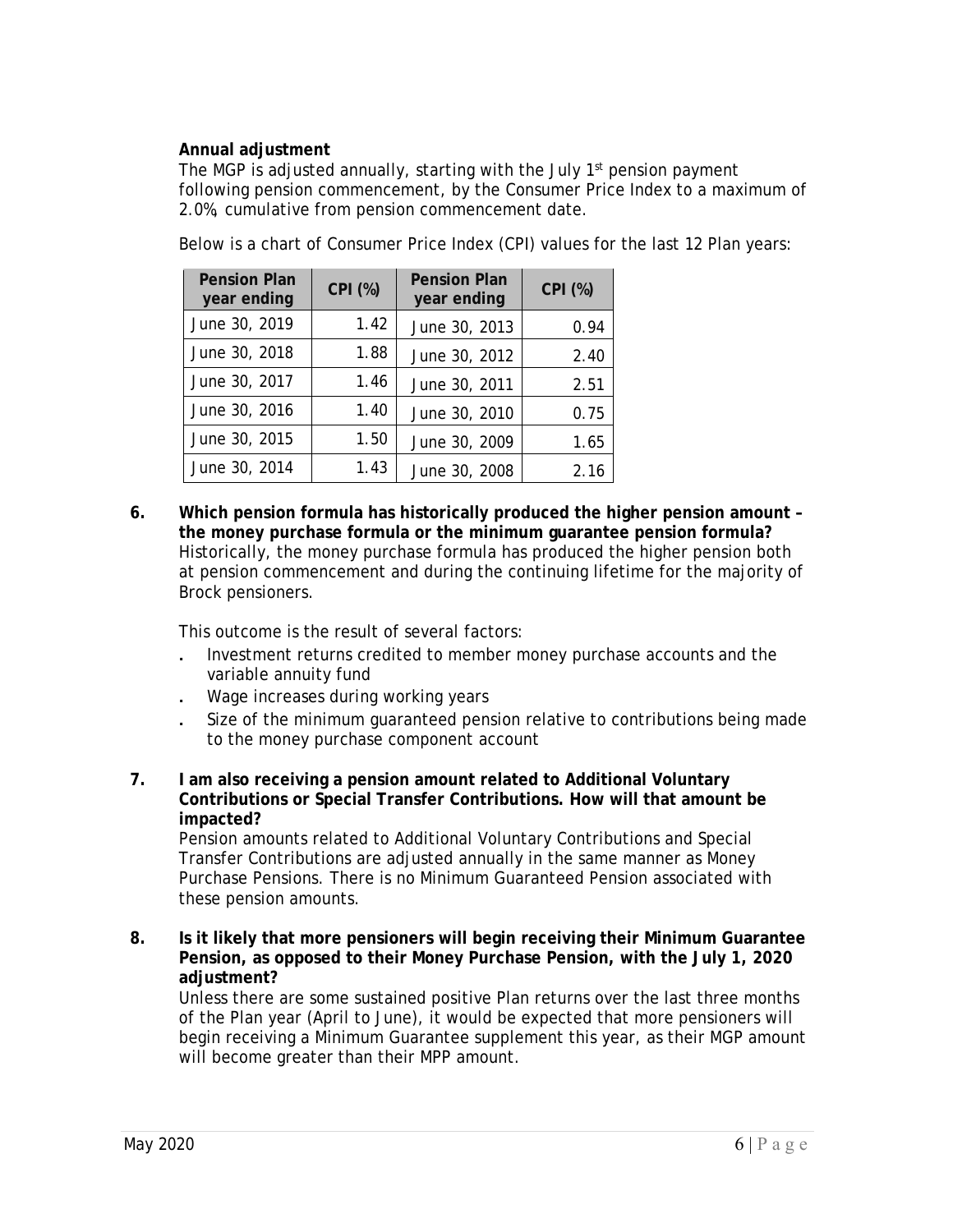## **9. How many pensioners currently receive a MGP supplement?**

As at July 1, 2019, there were 441 pensioners, of which 67 were receiving a MGP supplement. The total amount of monthly MGP supplement paid to the 67 pensioners was \$18,605. The amount of MGP supplement is different for each individual, as each pensioner has different MPP and MGP amounts, however the average monthly MGP supplement for the 67 pensioners was \$277.69.

## **10. What is my current MPP and MGP amount?**

The annual pension adjustment letter sent in September of each year shows your adjusted pension amounts for your MPP and MGP. Note that pensioners who began receiving their pension in the current Plan year (July 1, 2019 or later) will receive their first annual pension adjustment letter in September 2020.

## **11. Who guarantees the Minimum Guaranteed Pension for pensioners?**

The University is responsible for funding the Minimum Guarantee Fund from which the MGP supplemental payments are made for pensioners who have a MGP that exceeds their MPP. Actuarial reports are prepared at regular prescribed intervals to determine the required University contributions for the Minimum Guarantee Fund and are filed with pension regulators. These payments are a contractual obligation, which is met as necessary by the University. Payments related to the defined benefit portion of the Plan are budgeted and paid for from the University's operating funds.

#### **12. What is the current investment structure of the fund and who are the fund managers?**

As per the Plan's Statement of Investment Policies and Procedures (SIPP), the chart below outlines the Plan's current investment structure:

| <b>Asset Class</b>                  | Allocation | <b>Fund Manager</b>          | Allocation/Manager |
|-------------------------------------|------------|------------------------------|--------------------|
| Equities:                           |            |                              |                    |
| • Canadian *                        | 0%         |                              |                    |
| $\bullet$ Global                    | 52.5%      | <b>Walter Scott</b>          | 21%                |
|                                     |            | Mawer                        | 21%                |
|                                     |            | C WorldWide                  | 10.5%              |
|                                     |            |                              |                    |
| <b>Fixed Income</b>                 | 32.5%      | AllianceBernstein            | 32.5%              |
| <b>Real Assets</b><br>• Real Estate | 10%        | Morgan Stanley<br>Prudential | 5%<br>5%           |
| $\bullet$ Infrastructure            | 5%         | IFM                          | 5%                 |

*\* Specific Canadian Equity allocation was removed from the Plan in December 2019; however, Canadian stocks are part of the investment universe for Global Equity managers*